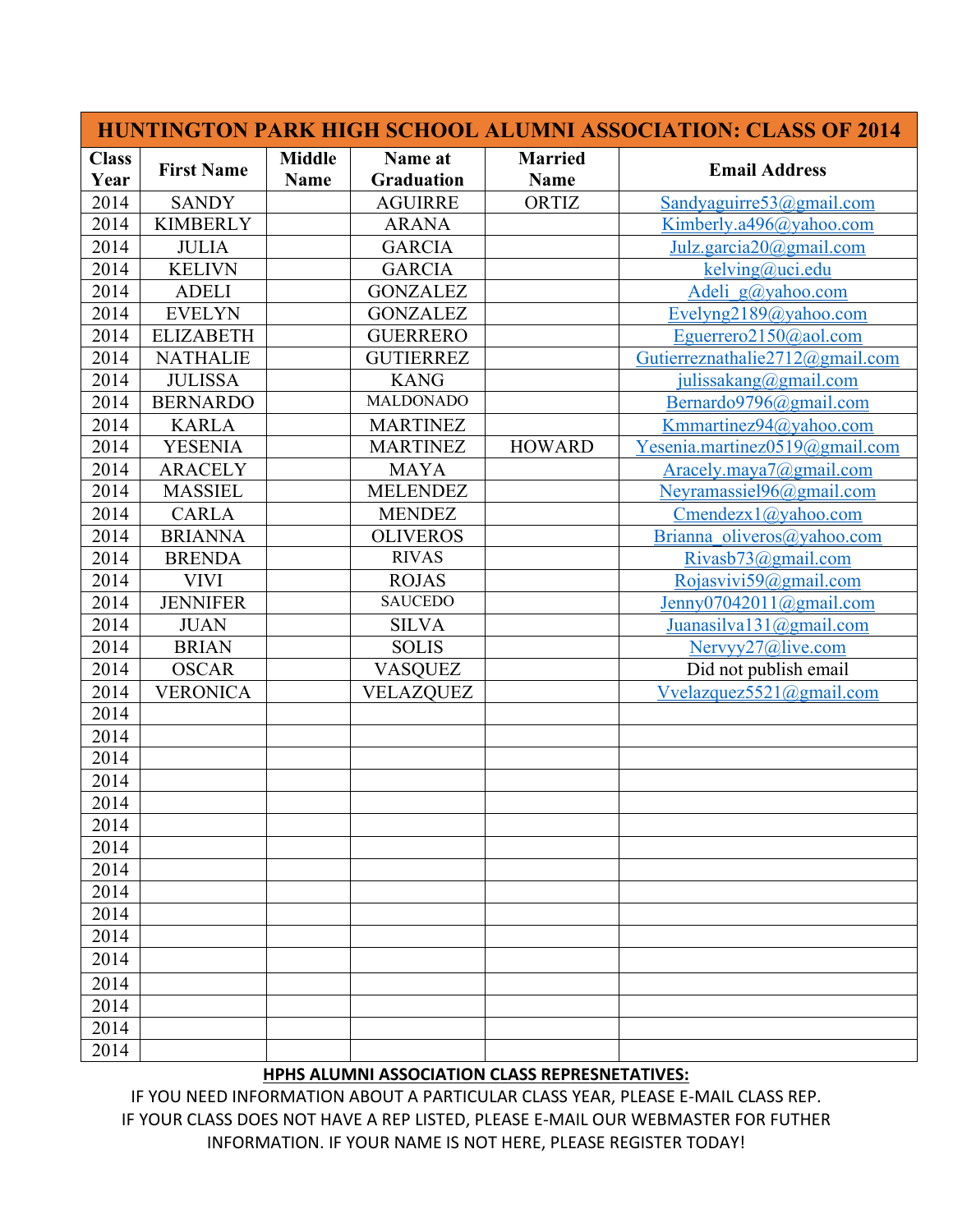| 2014 |  |  |  |
|------|--|--|--|
| 2014 |  |  |  |
| 2014 |  |  |  |
| 2014 |  |  |  |
| 2014 |  |  |  |
| 2014 |  |  |  |
| 2014 |  |  |  |
| 2014 |  |  |  |
| 2014 |  |  |  |
| 2014 |  |  |  |
| 2014 |  |  |  |
| 2014 |  |  |  |
| 2014 |  |  |  |
| 2014 |  |  |  |
| 2014 |  |  |  |
| 2014 |  |  |  |
| 2014 |  |  |  |
| 2014 |  |  |  |
| 2014 |  |  |  |
| 2014 |  |  |  |
| 2014 |  |  |  |
| 2014 |  |  |  |
| 2014 |  |  |  |
| 2014 |  |  |  |
| 2014 |  |  |  |
| 2014 |  |  |  |
| 2014 |  |  |  |
| 2014 |  |  |  |
| 2014 |  |  |  |
| 2014 |  |  |  |
| 2014 |  |  |  |
| 2014 |  |  |  |
| 2014 |  |  |  |
| 2014 |  |  |  |
| 2014 |  |  |  |
| 2014 |  |  |  |
| 2014 |  |  |  |
| 2014 |  |  |  |
| 2014 |  |  |  |
| 2014 |  |  |  |
| 2014 |  |  |  |
| 2014 |  |  |  |

## **HPHS ALUMNI ASSOCIATION CLASS REPRESNETATIVES:**

IF YOU NEED INFORMATION ABOUT A PARTICULAR CLASS YEAR, PLEASE E-MAIL CLASS REP. IF YOUR CLASS DOES NOT HAVE A REP LISTED, PLEASE E-MAIL OUR WEBMASTER FOR FUTHER INFORMATION. IF YOUR NAME IS NOT HERE, PLEASE REGISTER TODAY!